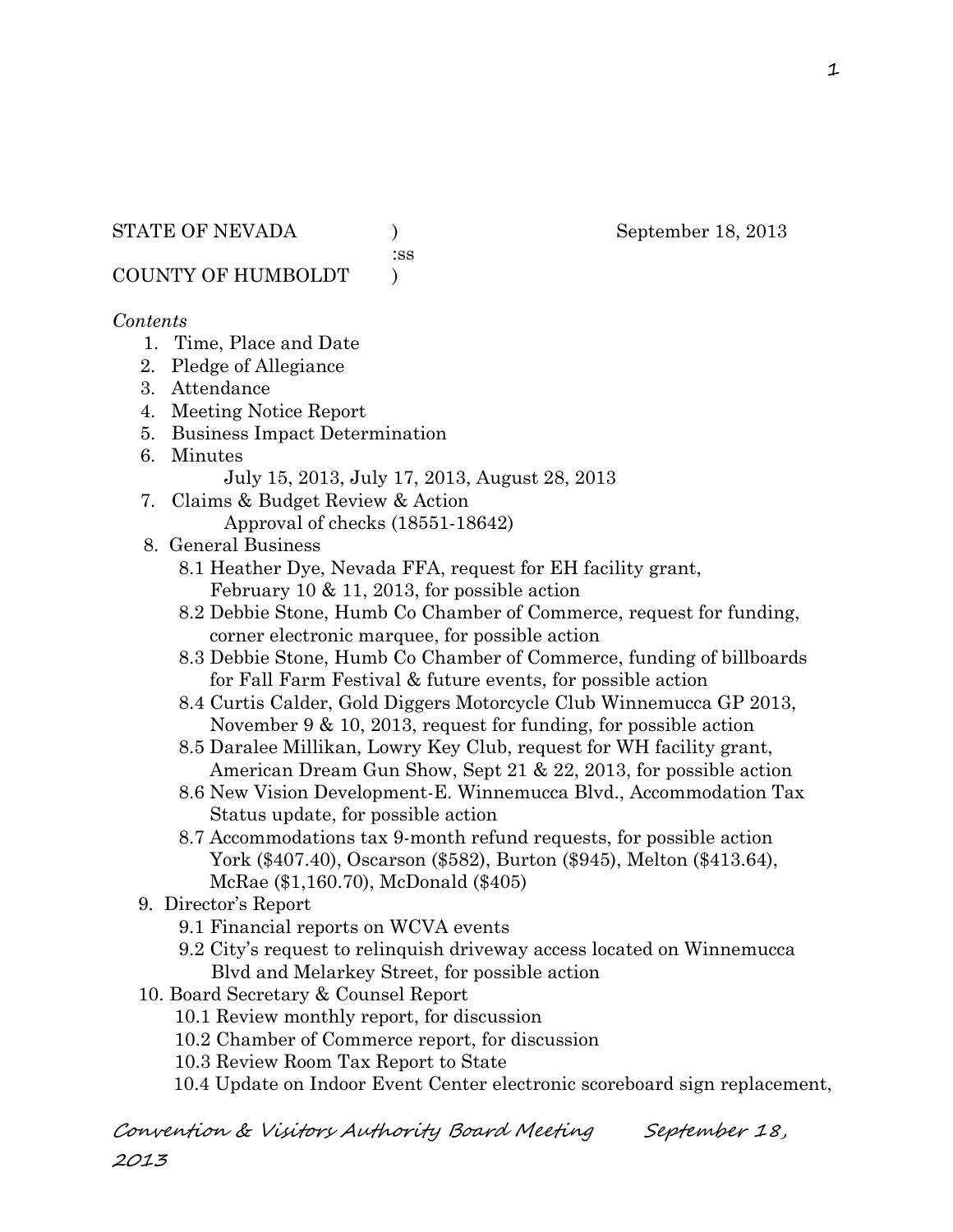for discussion & possible action

- 10.5 Update on LED Video Marquee specs for bidding, for discussion & possible action
- 11. Board Administrator
	- 11.1 August Financial reports
	- 11.2 Status of room tax audits, for possible action
- 12. Other Reports
- 13. Next Meeting Date
- 14. Adjournment

### **MINUTES, SEPTEMBER 18, 2013**

- **1. Time, Place and Date.** The Winnemucca Convention and Visitors Authority met in regular session in full conformity with the law at the Winnemucca Convention Center, West Hall, Winnemucca, Nevada at 4:00 pm on Wednesday, September 18, 2013 with Chairman Terry Boyle presiding.
- **2. Pledge of Allegiance.**
- **3. Attendance.** *Convention and Visitors Authority Board Officials Present:*

| Terry Boyle          | Chairman and Hotel Representative         |  |
|----------------------|-------------------------------------------|--|
| Rodd William Stowell | Vice Chairman and Business Representative |  |
| Don Stoker           | Treasurer and Motel Representative        |  |
| Dan Cassinelli       | County Representative                     |  |
| Jim Billingsley      | City Representative                       |  |
| Bill Macdonald       | Secretary and Counsel                     |  |
| Kendall Swensen      | Board Administrator                       |  |

*Convention and Visitors Authority Board Officials Absent:* None

*Staff Members Present:* Kim Petersen Director Shelly Noble Administrative Clerk

*Staff Members Absent:* None

*Others Present:* Joyce Sheen Humboldt Sun Bobby Fagundes Nevada FFA Ethan Marshall Nevada FFA

 Debbie Stone Humb Co Chamber of Commerce Dee Holzel Silver Pinyon Journal

Convention & Visitors Authority Board Meeting September 18, 2013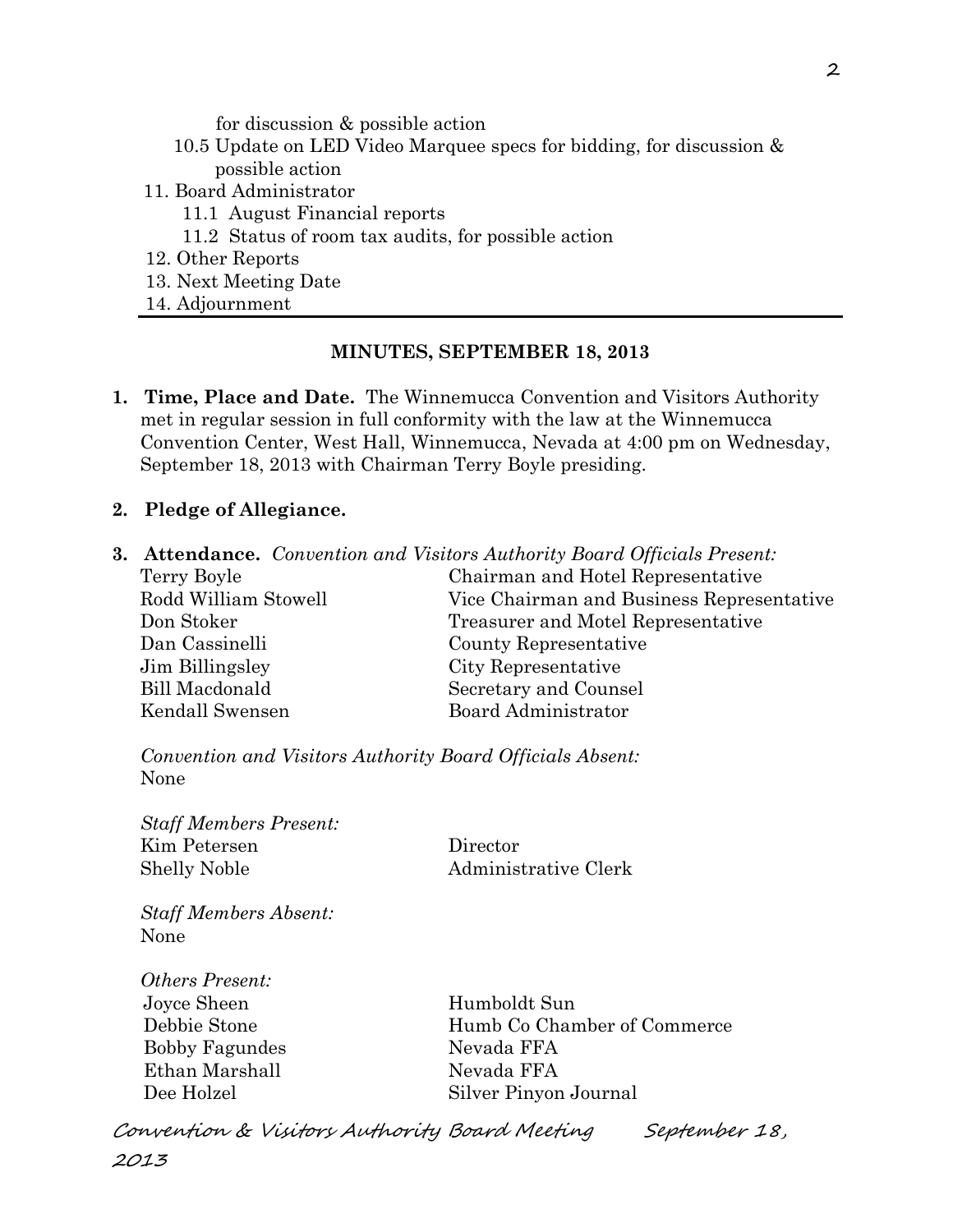| Steve West       | City of Winnemucca           |
|------------------|------------------------------|
| Curtis Calder    | Gold Diggers Motorcycle Club |
| Daralee Millikan | Lowry Key Club               |

### **4. Meeting Notice Report.**

Chairman Boyle reported that notice, including meeting agenda, was posted by Shelly Noble by 9:00 am Friday, September 13, 2013 at Humboldt County Library, Court House, Post Office, City Hall and Convention Center West Hall. No persons have requested mailed notice during the past six months.

**5. Business Impact Determination.** After review of the September 18, 2013 agenda, *Rodd William Stowell made a motion that no proposed agenda item is likely to impose a direct and significant economic burden on a business or directly restrict formation, operation, or expansion of a business. The motion carried, 3-0.* Don Stoker and Dan Cassinelli were not present for this vote.

### **6. Minutes.**

Prior meeting minutes of July 15, 2013, July 17, 2013, August 28, 2013. *Don Stoker made a motion to accept the minutes of the July 15, 2013 meeting. Motion carried, 4-0. Terry Boyle abstained because he was unable to attend this meeting.*

*Don Stoker made a motion to accept the minutes of the July 17, 2013 meeting. Motion carried, 3-0. Terry Boyle and Dan Cassinelli abstained because they were not able to attend this meeting.*

*Rodd William Stowell made a motion to accept the minutes of the August 28, 2013 meeting. Motion carried, 4-0. Jim Billingsley abstained because he was unable to attend this meeting.*

**7. Claims.** The following claims were submitted for payment and approved on September 18 2013:

| BANK ACCOUNT      | <b>CHECK NUMBERS</b> | <b>AMOUNT</b> |
|-------------------|----------------------|---------------|
| Nevada State Bank | 18551-18642          | \$170,868.27  |

*Rodd William Stowell made a motion to approve all claims as submitted. The motion carried, 3-0.* Don Stoker and Dan Cassinelli were not present for this vote.

#### **8. General Business.**

### **8.1 Heather Dye, Nevada FFA, request for EH facility grant,**

Convention & Visitors Authority Board Meeting September 18, 2013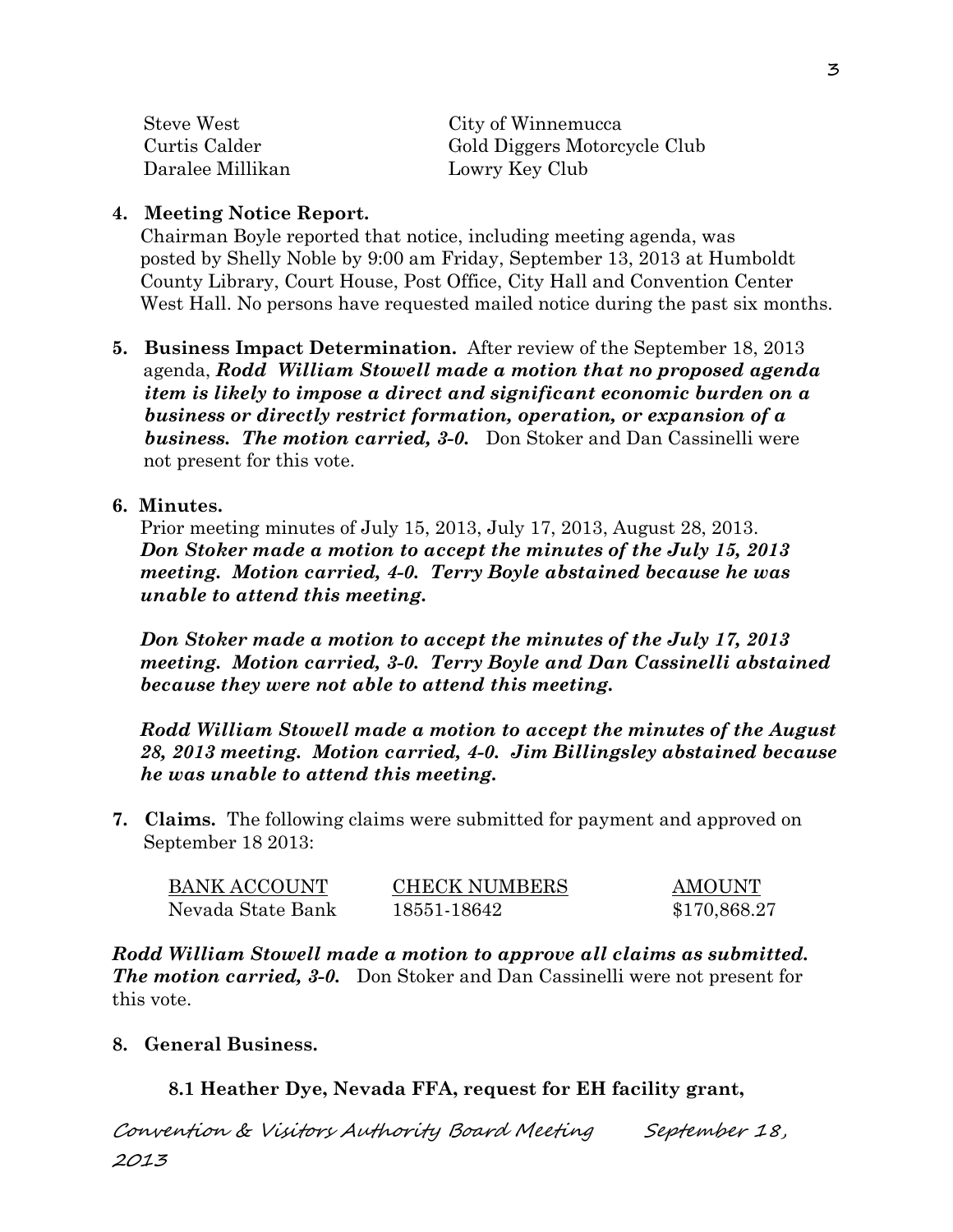#### **February 10 & 11, 2013, for possible action**

 Bobby Fagundes and Ethan Marshall are current Nevada FFA officers. They are here to make this request and answer any questions the board may have. This request is for their annual leadership training. FFA students and leaders from all over the state of Nevada will be attending. They will be in town two days, spending one night in local motels. This board has granted this request in the past. They come to Winnemucca every other year. During the odd number years they go to Carson City for their training to take advantage of the legislative session and the opportunity to speak with policy makers for the state. *Rodd William Stowell made a motion approving an EH facility grant(2 days @ \$1,000/day) for the Nevada FFA Leadership Training, February 10 & 11, 2014. Motion carried, 4-0.*  Dan Cassinelli was not present for this vote.

#### **8.2 Debbie Stone, Humb Co Chamber of Commerce, request for funding, corner electronic marquee, for possible action**

The Chamber has been trying to raise funds to purchase a new free-standing marquee sign to replace the one at the corner of Winnemucca Blvd and Melarkey Street. Since the city, county and WCVA are now moving forward with the beautification project at this intersection, the Chamber thought it would be a good time to replace the sign but do not have all of the funding needed. They estimate that at the end of September they will have \$31,000 available for this project but the total estimate for the sign replacement is \$51,500. They are requesting a \$25,000 loan to fund the balance and get this project under way. They plan to re-pay this loan in two annual installments of \$12,500 in October 2014 and October 2015. They will do this with proceeds from their wine walks which typically raise \$3,000 per event. *Jim Billingsley made a motion approving a \$25,000 loan to the Humboldt County Chamber of Commerce to be used for the purchase of a new electronic marquee. This loan is to be repaid in two years. There will be no interest on this loan. Motion carried unanimously, 5-0.*

**8.3 Debbie Stone, Humb Co Chamber of Commerce, funding of billboards for Fall Farm Festival & future events, for possible action** At last month's meeting Chairman Boyle expressed his opinion that WCVA should promote the Fall Farm Festival with one of our billboards along I-80. Kim presented the WCVA board with a design for this billboard. We have a billboard along the freeway on property owned by Humboldt Drilling that we do not pay for so Kim has been working with Saunders Outdoor Advertising to get an estimate on the cost for new vinyl promoting this event. The cost for a new vinyl on that board is approximately \$1,500 and could be removed and used again in future years. *Don Stoker made a motion approving \$1,500 for the purchase of a vinyl overlay on the billboard at*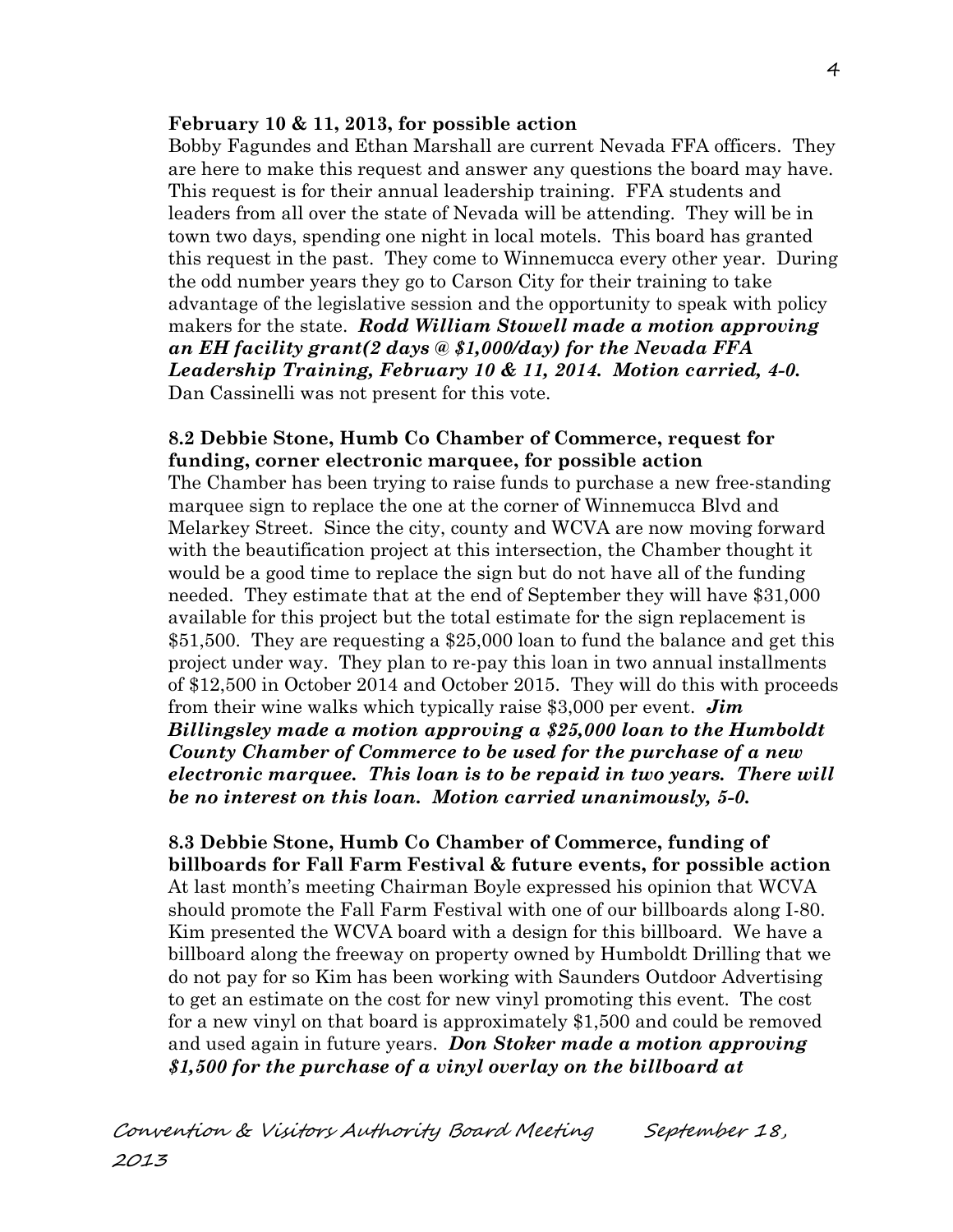## *Humboldt Drilling promoting the Fall Farm Festival. Motion carried, 5-0.*

## **8.4 Curtis Calder, Gold Diggers Motorcycle Club Winnemucca GP 2013, November 9 & 10, 2013, for possible action**

This year's race will be held only 5 miles north of town, near Winnemucca Mountain. It's a course that has been used before, but not since about 2003. Curtis expects 200 participants plus family members. Since the event is being held so much closer to town then last year's (which was at Bottle Creek) he expects a lot of people will be staying in local motels. He is requesting \$1,500 to cover the cost of the ambulance for the weekend. This is less than last year since the ambulance doesn't have to go as far out of town. *Dan Cassinelli made a motion approving a \$1,500 grant to the Gold Diggers Motorcycle Club for their Winnemucca GP 2013 motorcycle race to be held November 9 & 10, 2013. Motion carried, 5-0.* 

**8.5 Daralee Millikan, Lowry Key Club, request for WH facility grant, American Dream Gun Show, Sept 21 & 22, 2013, for possible action** In the past, the producer of this event sold a few food items during the gun show. This year she offered the opportunity to Lowry Key Club to run a food concession as a fundraiser. Mrs. Millikan is here tonight to request a facility grant for the WH kitchen during the gun show. *Don Stoker made a motion approving a WH kitchen facility grant (2 days @ \$100/day) for the Lowry Key Club to run a food concession during the American Dream Gun Show, September 21 & 22, 2013. Motion carried, 5-0.* 

### **8.6 New Vision Development-E. Winnemucca Blvd., Accommodation Tax status update, for possible action**

This item is on the agenda for information purposes only. Recently, the manager at New Vision Development filled out the application for room tax license that is required by WCVA in order to rent their spaces to the public on a nightly basis. She hopes to be ready to open to the public this week.

**8.7 Accommodations tax 9-month refund requests, for possible action, York (\$407.40), Oscarson (\$582), Burton (\$945), Melton (\$413.64), McRae (\$1,160.70), McDonald (\$405)** *Terry Boyle made a motion to approve the accommodation tax 9-month refund requests for David York (\$407.40), Jared Oscarson (\$582), Michael Burton (\$945), Micky Melton (\$413.64), Donald McRae (\$1,160.70), Chris McDonald (\$405). Motion carried, 5-0.* 

# **9. Director's Report. 9.1 Financial reports on WCVA events**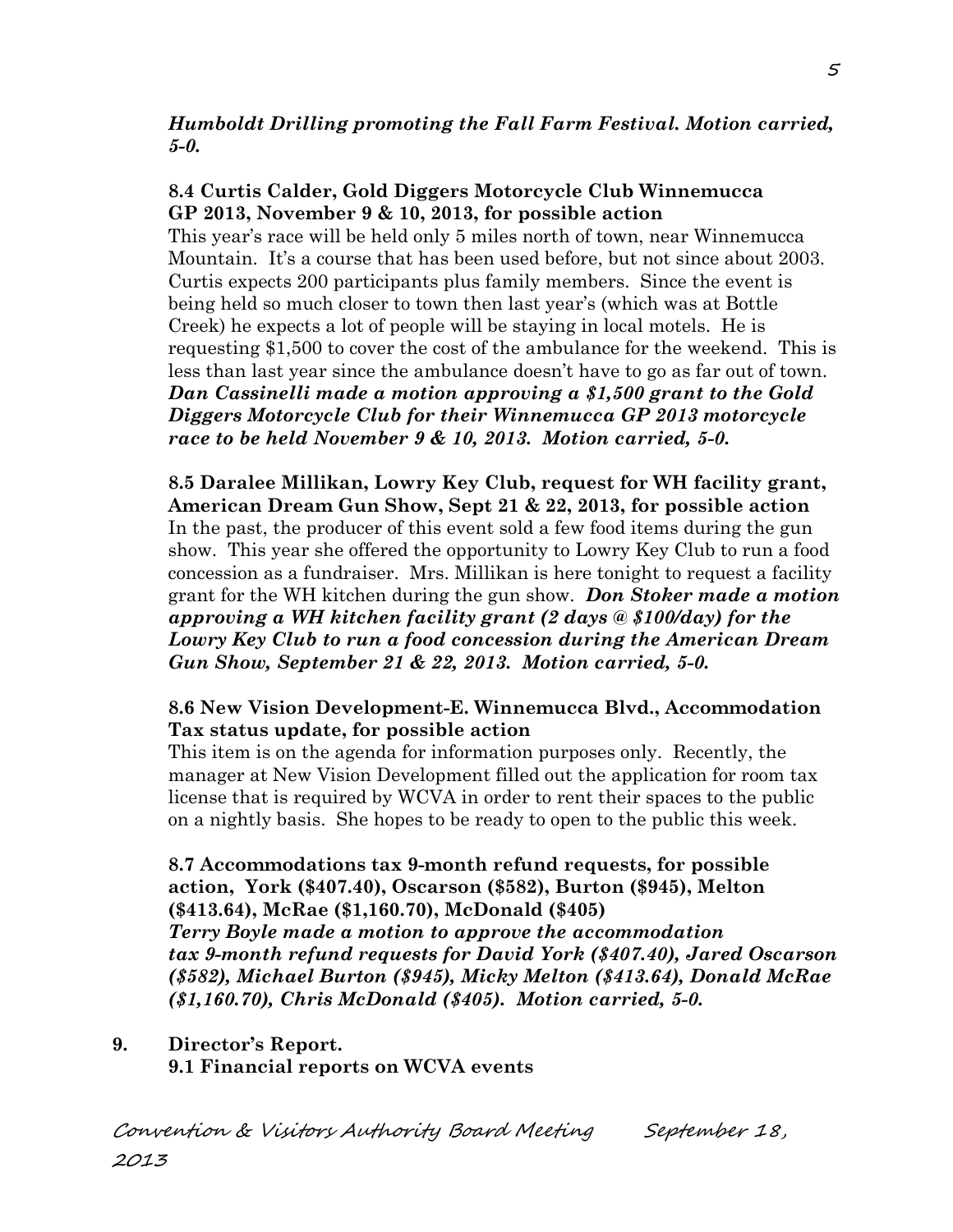Bank reconciliations for the Tri-County Fair and Ranch Hand Rodeo were included in the board packets for review.

## **9.2 City's request to relinquish driveway access located on Winnemucca Blvd., corner of Winnemucca Blvd and Melarkey Street, for possible action**

Steve West is here today to update the WCVA board on the intersection beautification project and make this request. He has been working to get the appropriate permits from Nevada Department of Transportation (NDOT). The permit is close to being issued but NDOT is requiring driveway relinquishments from the three entities with driveway cut outs at this intersection. Winners and Sundance have already relinquished their driveways. Once the driveways are gone, there will be new curbing and sidewalks installed as part of this project. There are three driveway cut outs on the WCVA parcel that will need to be relinquished in order for the permit to be issued. After some discussion, the WCVA board agreed that they would agree to this but they would like Steve to ask about making the driveway in the middle of the block (on Melarkey Street) larger to accommodate vehicles better. They would also like him to inquire about a mid-block crosswalk. *Dan Cassinelli made a motion relinquishing the driveway cut outs on the WCVA parcel at the corner of Winnemucca Blvd and Melarkey Street, as shown on the drawings presented at tonight's meeting. Kim will draft a letter to NDOT notifying them of this decision by the WCVA. Motion carried, 5-0.* 

# **10. Secretary and Counsel, Monthly report.**

## **10.1 Review monthly report, for discussion**

Report for September was reviewed by Bill.

# **10.2 Chamber of Commerce report, for discussion**

September 2013 Report was included in Bill's report.

# **10.3 Review Room Tax Report to State**

We are required to fill a report out and provide the information to the state. Kendall stated he has never seen this form before but will make sure that it is filed in the future. Bill completed this year's report.

# **10.4 Update on Indoor Event Center electronic scoreboard sign replacement, for discussion & possible action**

Bid notice for this project has appeared the The Humboldt Sun twice. Bids are due October 11 and will be opened at the WCVA meeting on October 18. Action will be taken to accept one of these bids at that time.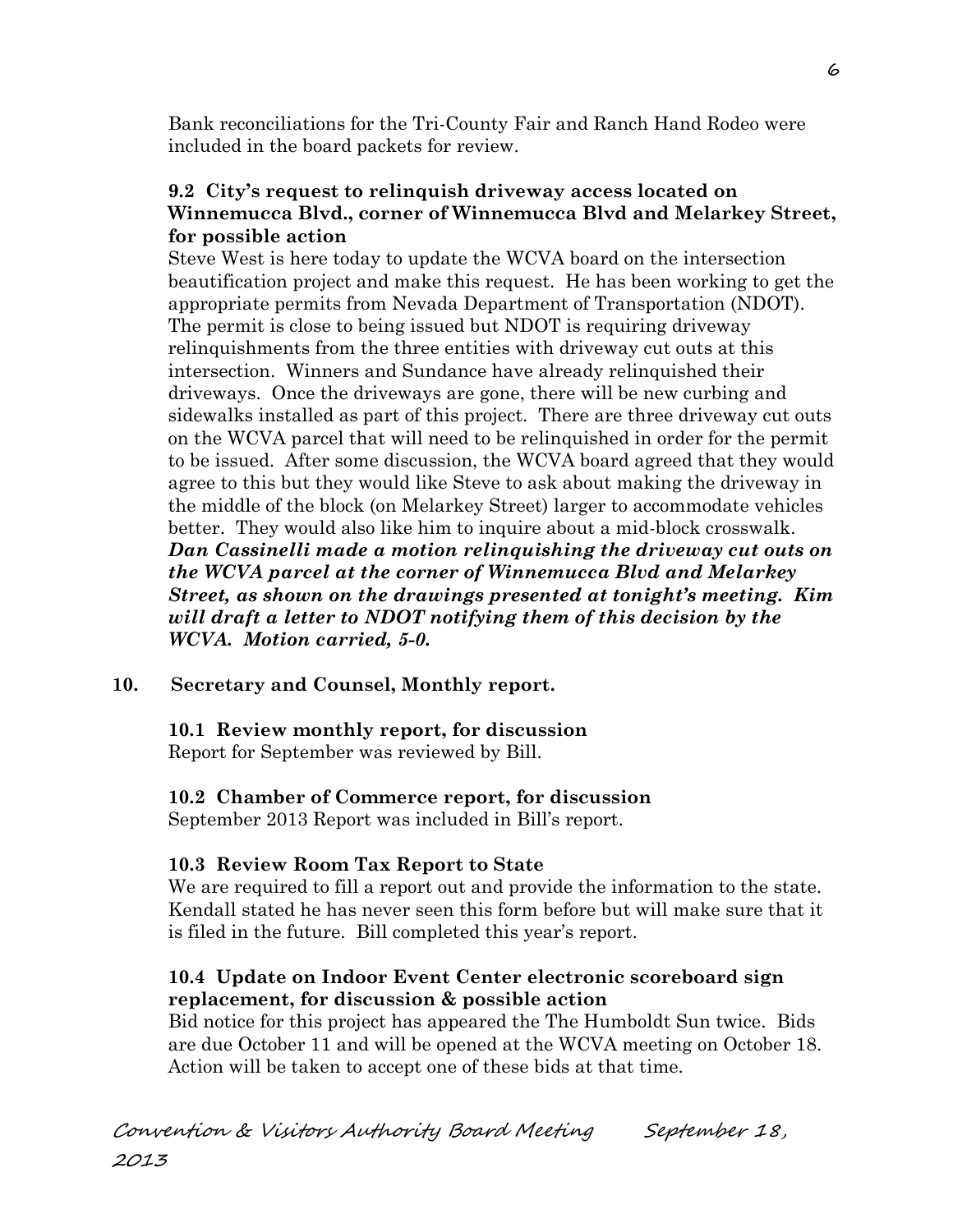**10.5 Update on LED Video Marquee specs for bidding, for discussion & possible action** No report.

## **11. Board Administrator.**

**11.1 August Financial Reports, for discussion**

Room tax amounts are up over last year.

**11.2 Status of room tax audits, for possible action**  No report.

## **12. Other Business.**

## **12.1 TCF Concert**

We are still in the process of paying bills from the concert as they are received but we do know that this year's concert lost money. Clay Walker put on a great show but just did not attract the crowd that Jake Owen did last year. Kim is already working on securing someone for next year's concert.

### **12.2 TCF Truck Pulls**

The truck pulls were very popular and a good addition to the fair weekend. The grandstand was full but, even so, this event did not quite break even. Still, it brought people to the fair on Sunday night and the vendors seemed to do well.

## **12.3 Labor Day Rodeo**

The rodeo continues to be a challenge. Going to a one-day event was a gamble this year. Attendance continues to drop. The Rodeo Board will be discussing possible changes for next year.

### **13. Regular Business. Next Meeting. The Board confirmed the next regular meeting date of Wednesday, October 16, 2013, 4:00 pm.**

**14. Adjourn.** *Don Stoker made a motion to adjourn this meeting. Motion carried, 5-0.* The meeting was adjourned at 5:25 pm to the next regular meeting, or to the earlier call of the Chairman or to the call of any three (3) members of the Board on three (3) working days notice.

Respectfully submitted,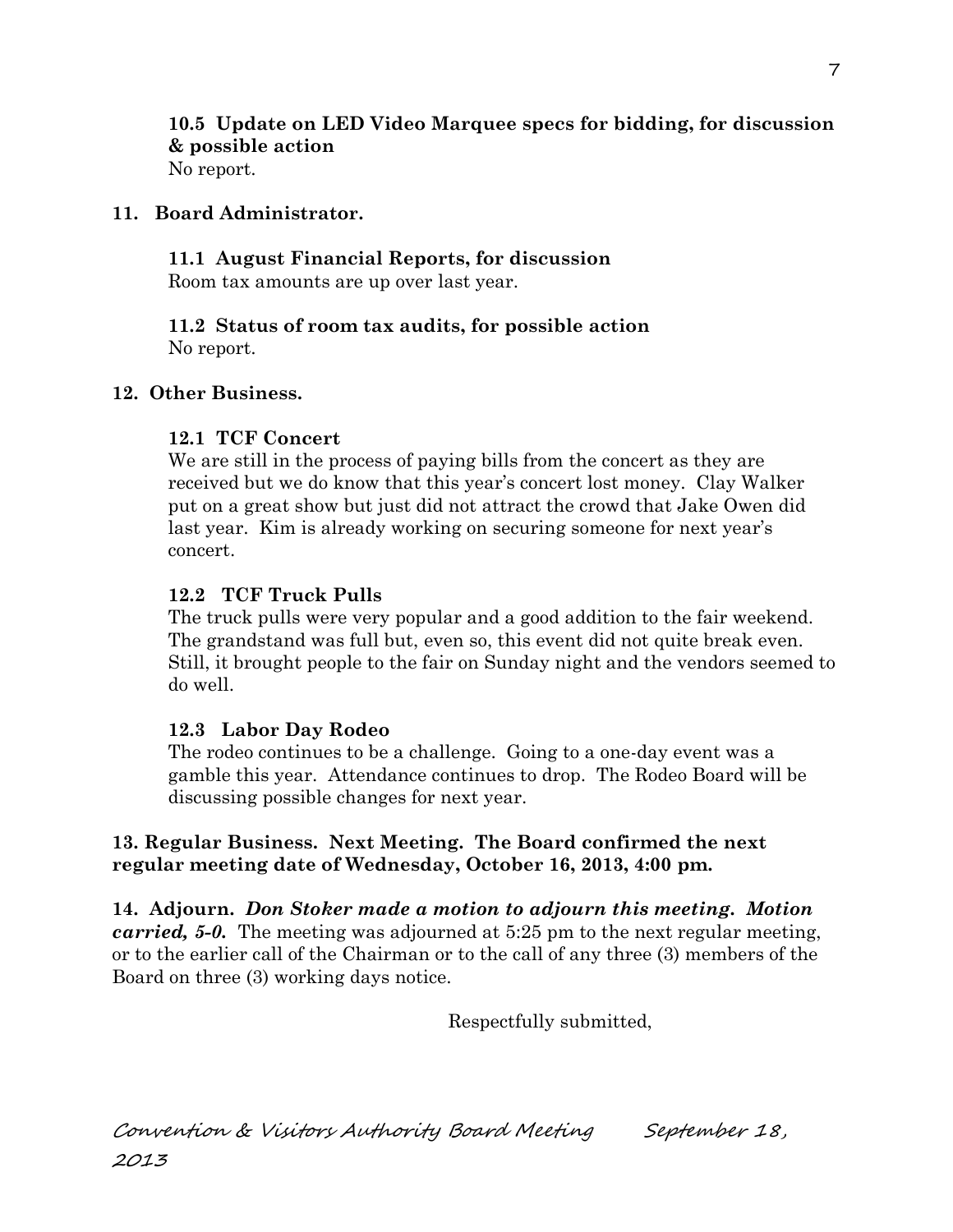Shelly Noble

APPROVED ON \_\_\_\_\_\_\_\_\_\_\_\_\_\_\_\_\_\_\_\_\_\_\_\_\_\_\_\_, 2013

As written\_\_\_\_\_\_\_\_\_\_\_\_\_\_\_

As corrected \_\_\_\_\_\_\_\_\_\_\_\_\_ Winnemucca Convention & Visitors Authority Board

 $\_$  ,  $\_$  ,  $\_$  ,  $\_$  ,  $\_$  ,  $\_$  ,  $\_$  ,  $\_$  ,  $\_$  ,  $\_$  ,  $\_$  ,  $\_$  ,  $\_$  ,  $\_$  ,  $\_$  ,  $\_$  ,  $\_$  ,  $\_$  ,  $\_$  ,  $\_$  ,  $\_$  ,  $\_$  ,  $\_$  ,  $\_$  ,  $\_$  ,  $\_$  ,  $\_$  ,  $\_$  ,  $\_$  ,  $\_$  ,  $\_$  ,  $\_$  ,  $\_$  ,  $\_$  ,  $\_$  ,  $\_$  ,  $\_$  , Hotel Representative

TERRY BOYLE RODD WILLIAM STOWELL Chairman and Vice Chairman and Business Representative

\_\_\_\_\_\_\_\_\_\_ \_ \_\_\_\_\_\_\_\_\_\_\_\_\_\_\_ \_\_\_\_\_\_\_\_\_ \_\_\_\_\_\_\_\_\_\_\_\_\_\_\_\_\_\_ DON STOKER JIM BILLINGSLEY Treasurer and Motel Representative City Representative

\_\_\_\_\_\_\_\_\_\_\_\_\_\_\_\_\_\_\_\_\_\_\_\_\_\_\_\_\_\_\_\_\_ DAN CASSINELLI County Representative

Attest:

BILL MACDONALD KENDALL SWENSEN

Convention & Visitors Authority Board Meeting September 18, 2013

\_\_\_\_\_\_\_\_\_\_\_\_\_\_\_\_\_\_\_\_\_\_\_\_\_\_\_\_\_\_\_\_ \_\_\_\_\_\_\_\_\_\_\_\_\_\_\_\_\_\_\_\_\_\_\_\_\_\_\_\_\_\_